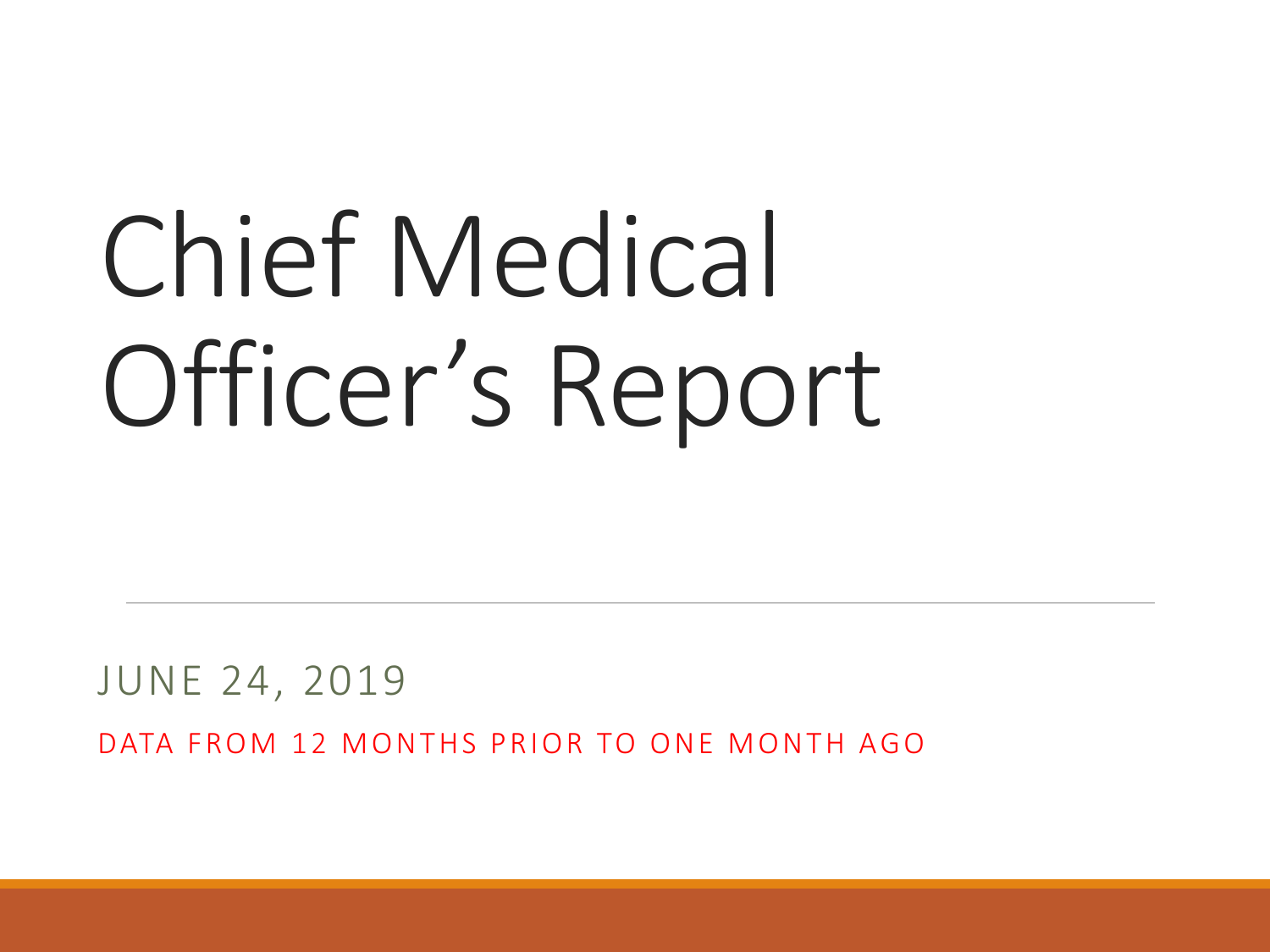# Recruitment and Staffing

### **Announcements and Updates**

- **Current vacancies**
- Pediatrician for HTP filled with letter of intent
- Provider for TCC (physician or APP) immediate need

#### **Upcoming Vacancies/Resignations**

- Dr. Deborah Grate, Saluda, now gone to part-time
- Dr. Jon Berbin, McCormick, October 2019 to part-time
- Dr. Lee Goldstein, Village FP (gyn), July 2019

#### **Recruiting/Plans**

- Pediatrician, Dr. Chard, signed letter of intent for HTP full-time
- PNP for work between HTP and TCC offer extended
- Sarai Graves, PA about ready to see patients full-time PRN floater
- Bilingual FNP student interested in Saluda Jan 2020 offer being considered
- Residents interested from MCFM; 1-2 for 2020; 1-2 for 2021
- Regular FP and Peds recruitment meetings

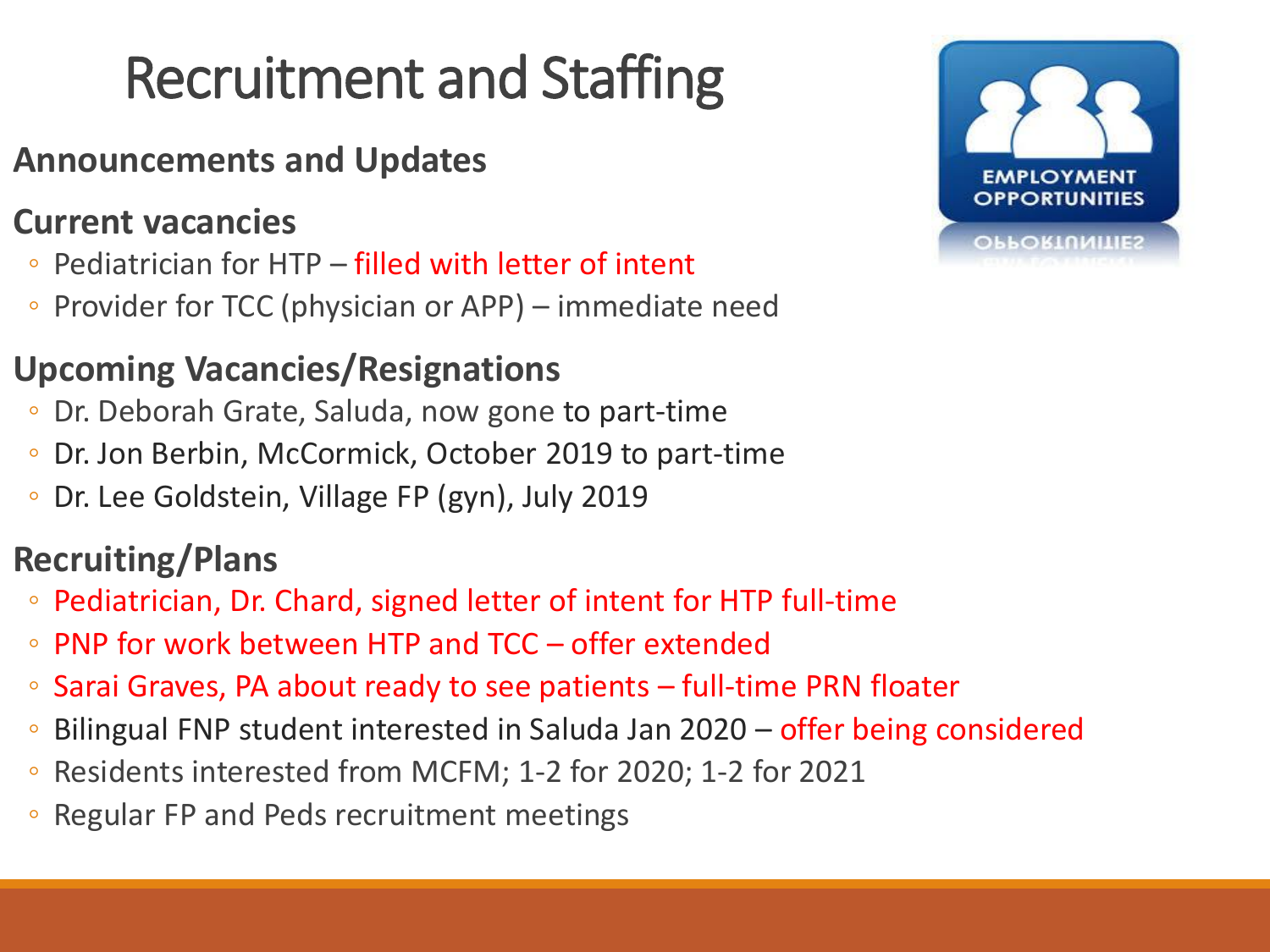# Production Highlights

Overall for month

◦ Last month's FP patients per day: 15.1

◦ Last month's Peds patients per day: 16.4



"Real" Range – 12.7 to 20.1 patients per day

◦ Notables

◦ Highest producer was Bridges at the Village

- Everyone generally down
- PFHC averaged 14.7 for May– highest average since August 2015!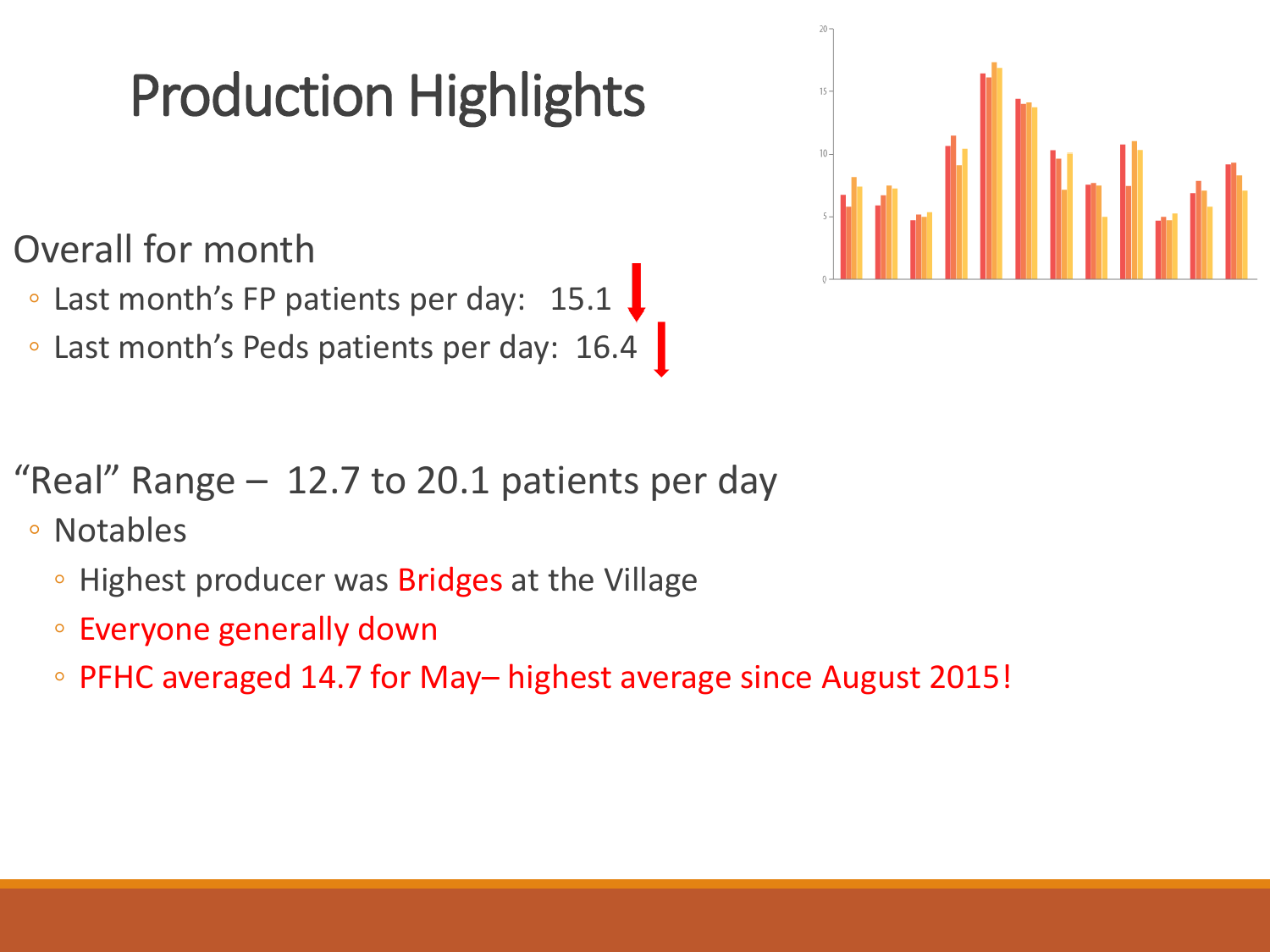# Quality/Population Health



### **Patient-Centered Medical Home (PCMH)**

- All sites certified except Hometown and the Village
- TCC renewal due January 2020
- Duties for PCMH switched over to Director of QI and Population Health

### **Meaningful Use**

◦ Re-evaluating once Epic in place

#### **Population health**

- Received award from Molina for "most gaps closed"
- Work continues through strong effort from Director of QI and Population Health

## Clinical Quality Metrics – now by handout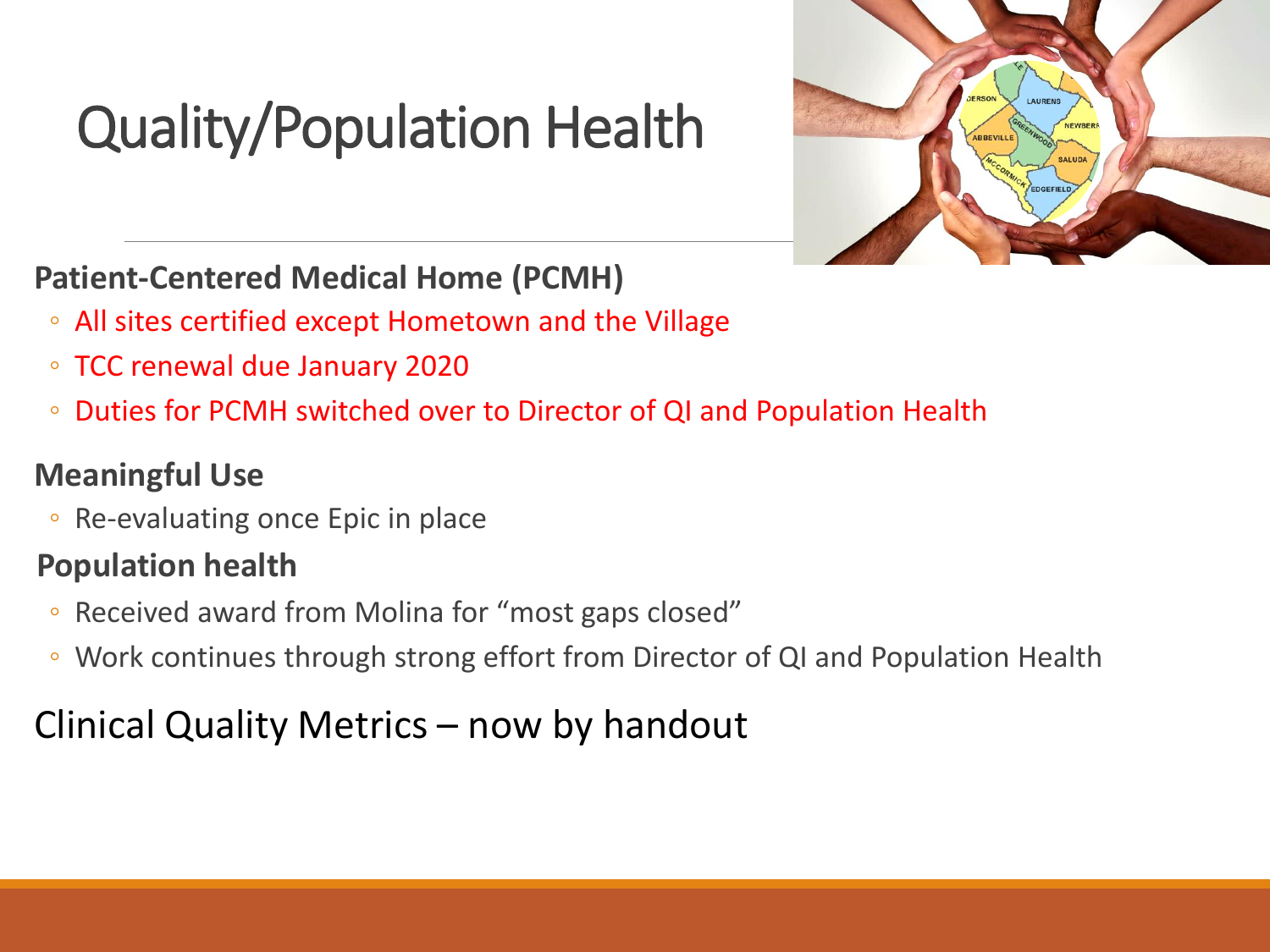| <b>Clinical Measure</b>                   | Where we are | Where we were | <b>Change</b>    | Goal | <b>At Goal?</b> | <b>Comment</b>                                      |
|-------------------------------------------|--------------|---------------|------------------|------|-----------------|-----------------------------------------------------|
| <b>Controlled Diabetes</b>                | 70.2%        | 70.2%         | Improving        | 60%  | <b>TRUE</b>     | <b>Practically flat</b>                             |
| <b>Uncontrolled Diabetes</b>              | 20.8%        | 21.0%         | Worsening        | 20%  | <b>TRUE</b>     | Improving nicely                                    |
| <b>Hypertension Control</b>               | 57.1%        | 56.7%         | Improving        | 60%  | <b>FALSE</b>    | Nice improvement                                    |
| <b>Cervical Cancer Screening Rate</b>     | 39.4%        | 38.9%         | Improving        | 35%  | <b>TRUE</b>     | Mild increase                                       |
| <b>Breast Cancer Screening Rate</b>       | 55.8%        | 55.2%         | Improving        | 60%  | <b>FALSE</b>    | Mild increase                                       |
| <b>Colorectal Cancer Screening Rate</b>   | 43.5%        | 43.5%         | Improving        | 47%  | <b>FALSE</b>    | Practically flat                                    |
| 2 Year Old Vaccination Rates              | 22.4%        | 21.1%         | Improving        | 30%  | <b>FALSE</b>    | Another "big" increase, still same<br><i>issues</i> |
| <b>Appropriate Asthma Meds</b>            | 58.7%        | 60.0%         | Worsening        | 80%  | <b>FALSE</b>    | Moderate decrease                                   |
| <b>CAD Patients on Anti-Lipid Therapy</b> | 75.5%        | 75.4%         | Improving        | 80%  | <b>FALSE</b>    | Slight increase                                     |
| <b>Adolescent Well-Care Visits</b>        | 36.1%        | 41.9%         | Worsening        | 50%  | <b>FALSE</b>    | Big drop - not sure why                             |
| Well-Child Visits, Age 3-6 yrs            | 57.5%        | 57.8%         | Worsening        | 60%  | <b>FALSE</b>    | Slight decrease                                     |
| Well-Child Visits, 6 before 15 months     | 48.7%        | 48.5%         | Improving        | 55%  | <b>FALSE</b>    | Slight increase                                     |
| <b>Depression Screening Rates</b>         | 46.8%        | 46.8%         | Improving        | 30%  | <b>TRUE</b>     | Practically flat                                    |
| <b>Diabetic Eye Exams</b>                 | 20.6%        | 20.8%         | Worsening        | 30%  | <b>FALSE</b>    | Slight decrease                                     |
| <b>Diabetic Kidney Screening</b>          | 63.6%        | 64.2%         | <b>Worsening</b> | 80%  | <b>FALSE</b>    | Mild decrease                                       |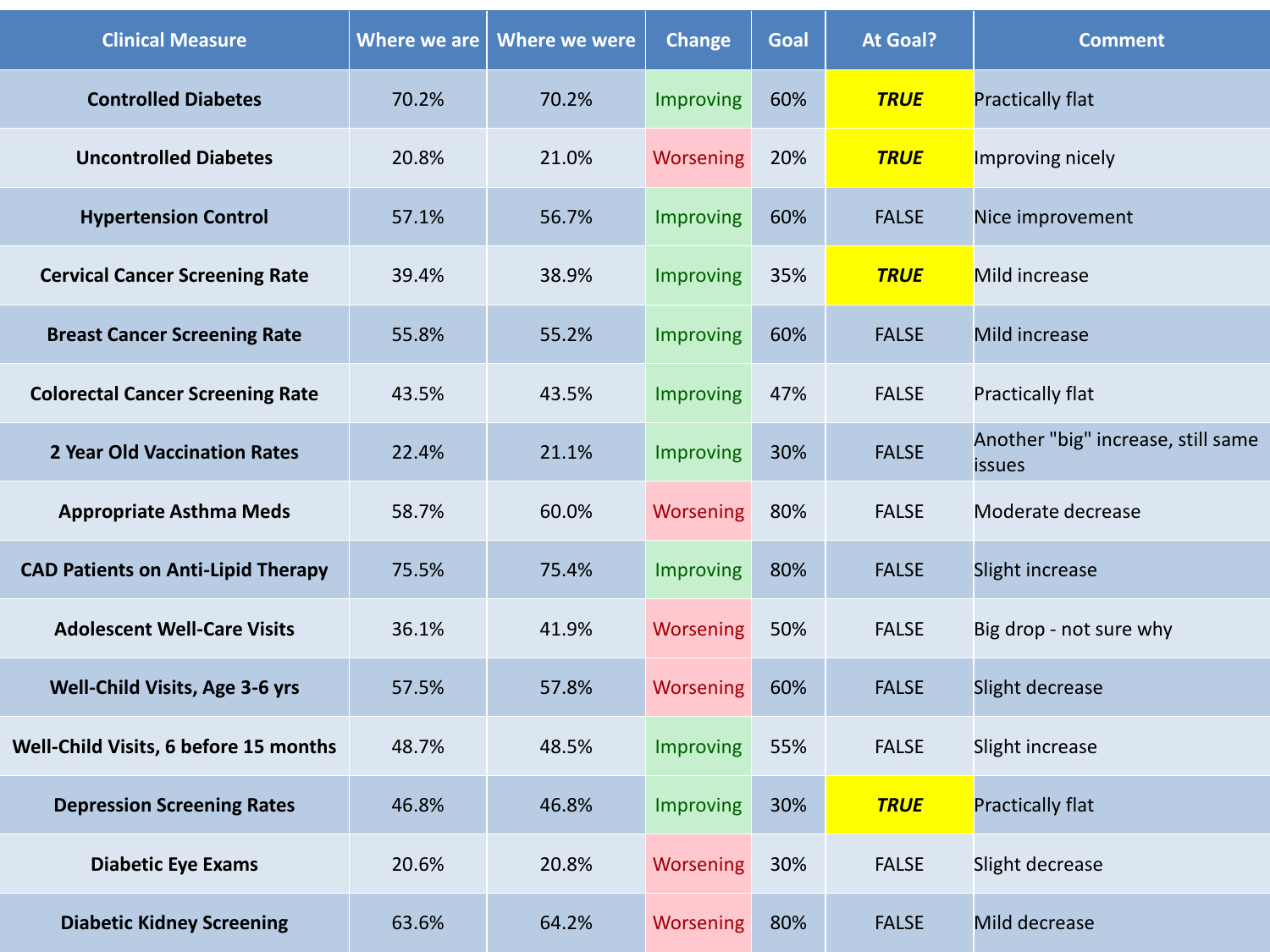# Quality Improvement Committee

**Meeting May 28, 2019**

**Approval of previous meeting minutes**

#### **HEDIS Gaps in Care**

- **List of gaps being sent to sites to address at appointment or call and make appointment**
- **2 diabetic eye clinics scheduled: 6/18 at the Village and 6/25 at Saluda**
- **Mammogram van coming from AnMed on 6/12/19**
- **Working with Self to schedule their mobile unit**

**Presentation of Initial Risk Management Assessment**

- **Same document as presented to the board last meeting**
- **Discussion of risks and mitigating factors**
- **No suggestions for changes or edits**

**Next meeting tentatively scheduled for 8/6/19**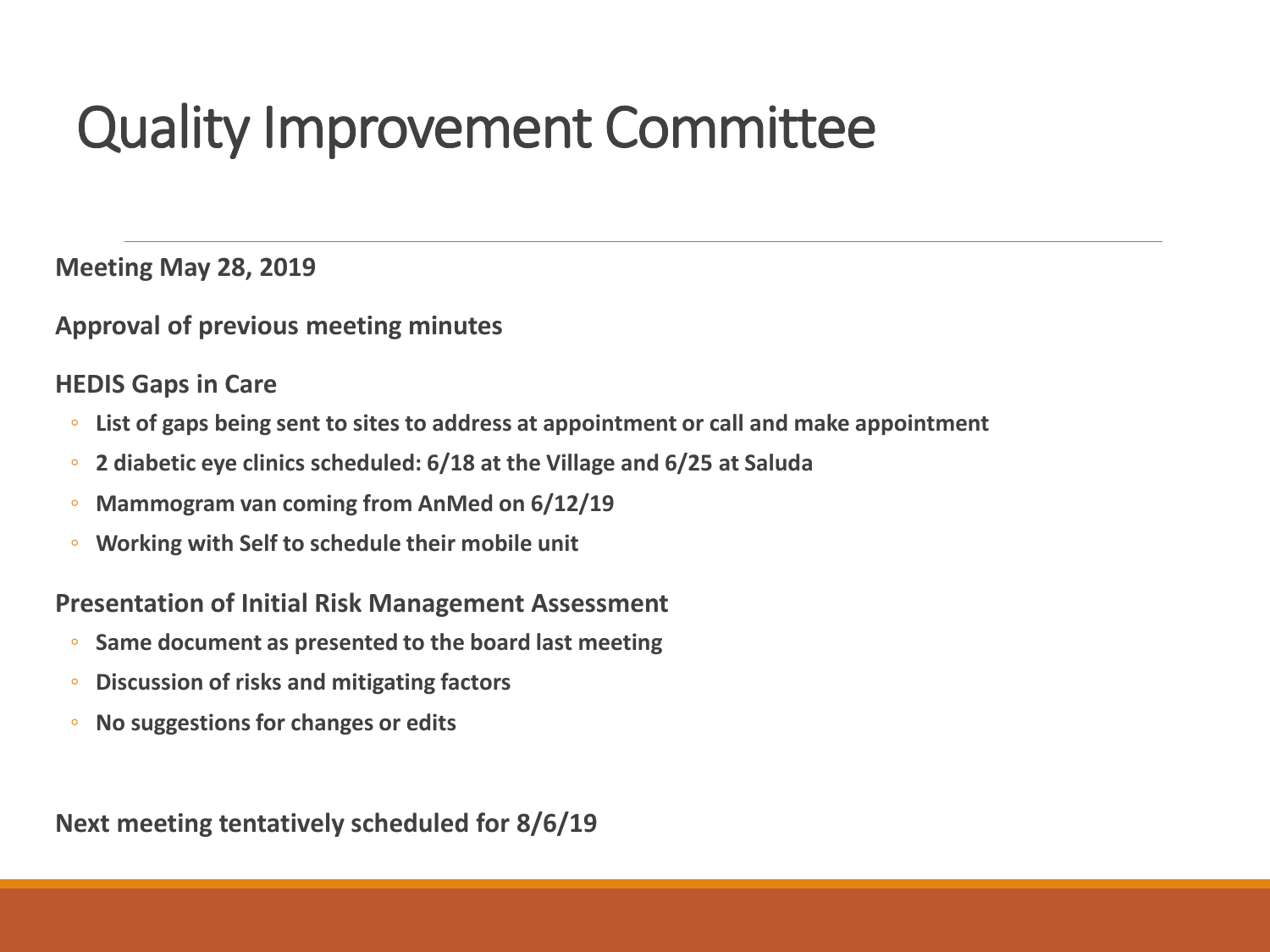# **Compliance**

### **Peer review**

Spring 2019 reviews all in, just need to be compiled and presented.

### **Patient Satisfaction Survey**

Received from sites and tallied, to be presented in coming months Ready to send out a new survey – investigating options

## **Dismissals for the month**

0 for this month  $-2$  pending

### **Delinquent notes**

None significant this month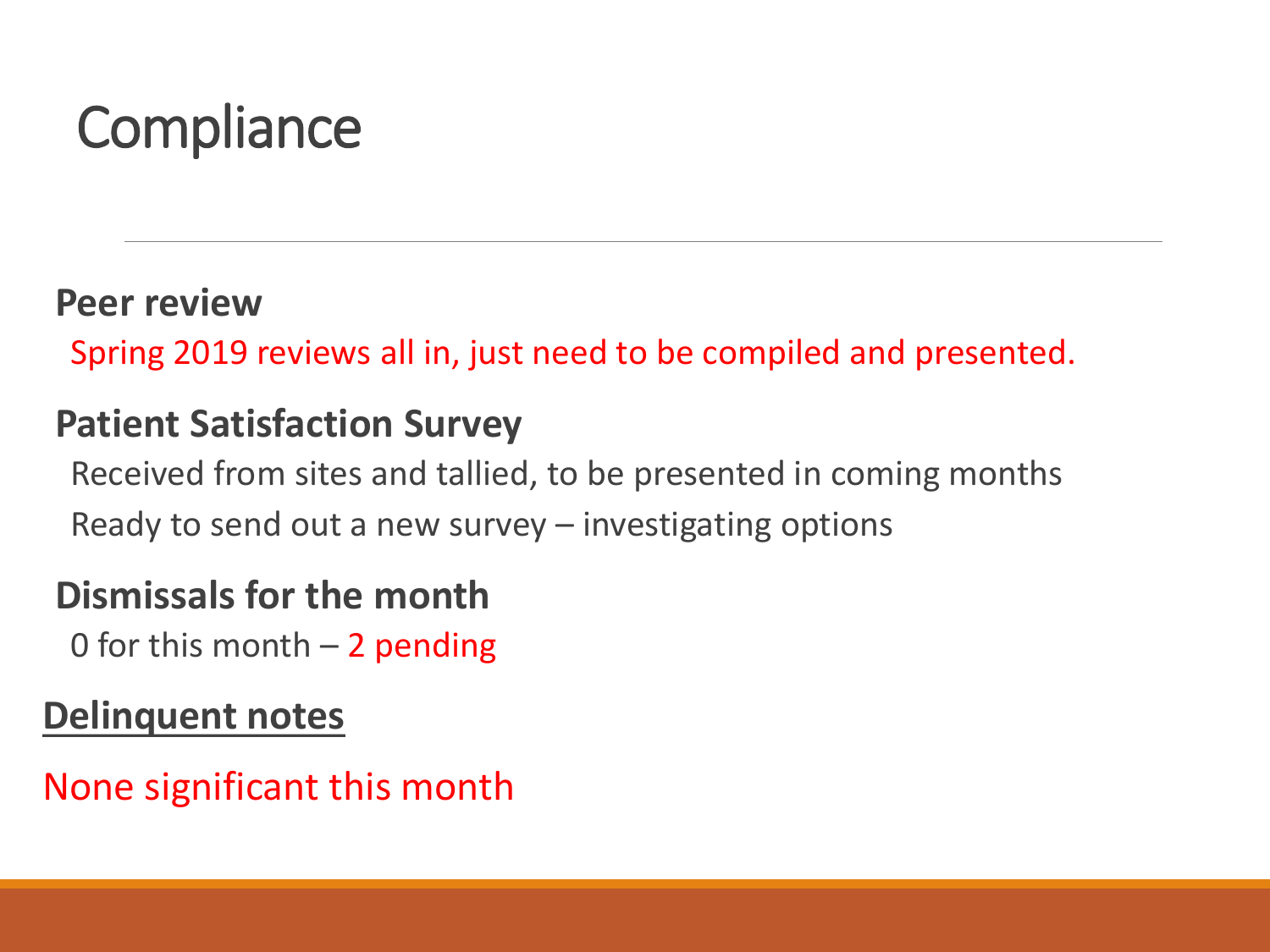# Risk Management



Meeting June 18, 2019

Primary objective: **Quarterly Risk Assessment**

Risk Assessment done during the meeting

Two quarterly risk assessments for the year so far

Discussion:

Upcoming provider coding training and possible clinical staff coding training New procedure for peer confirmation of meds administered Taking advantage of temp monitoring system as power outage notification Possible options for back door security at Uptown – mostly around vendor access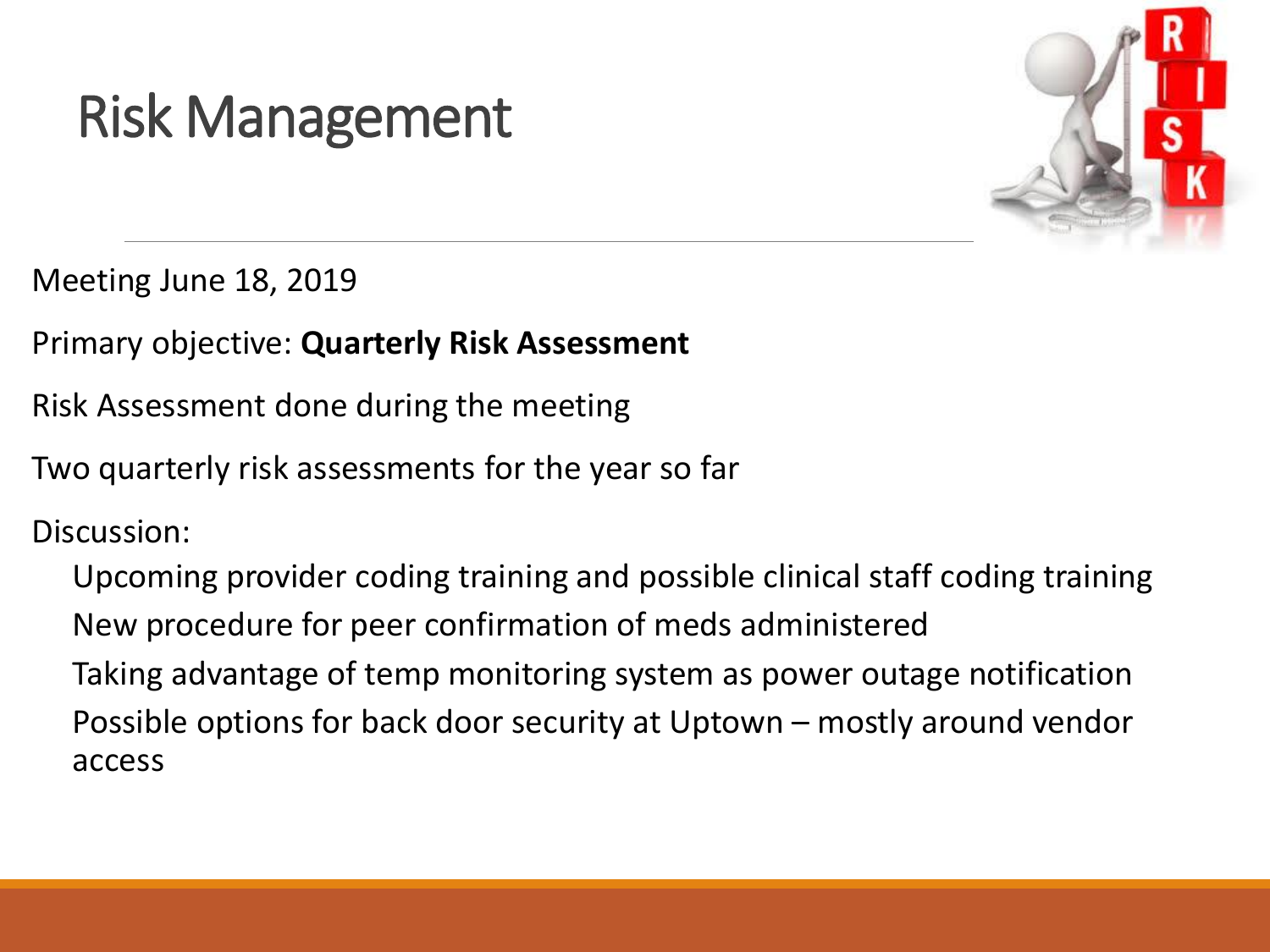

Risk Management Training plan developed and implemented – in progress